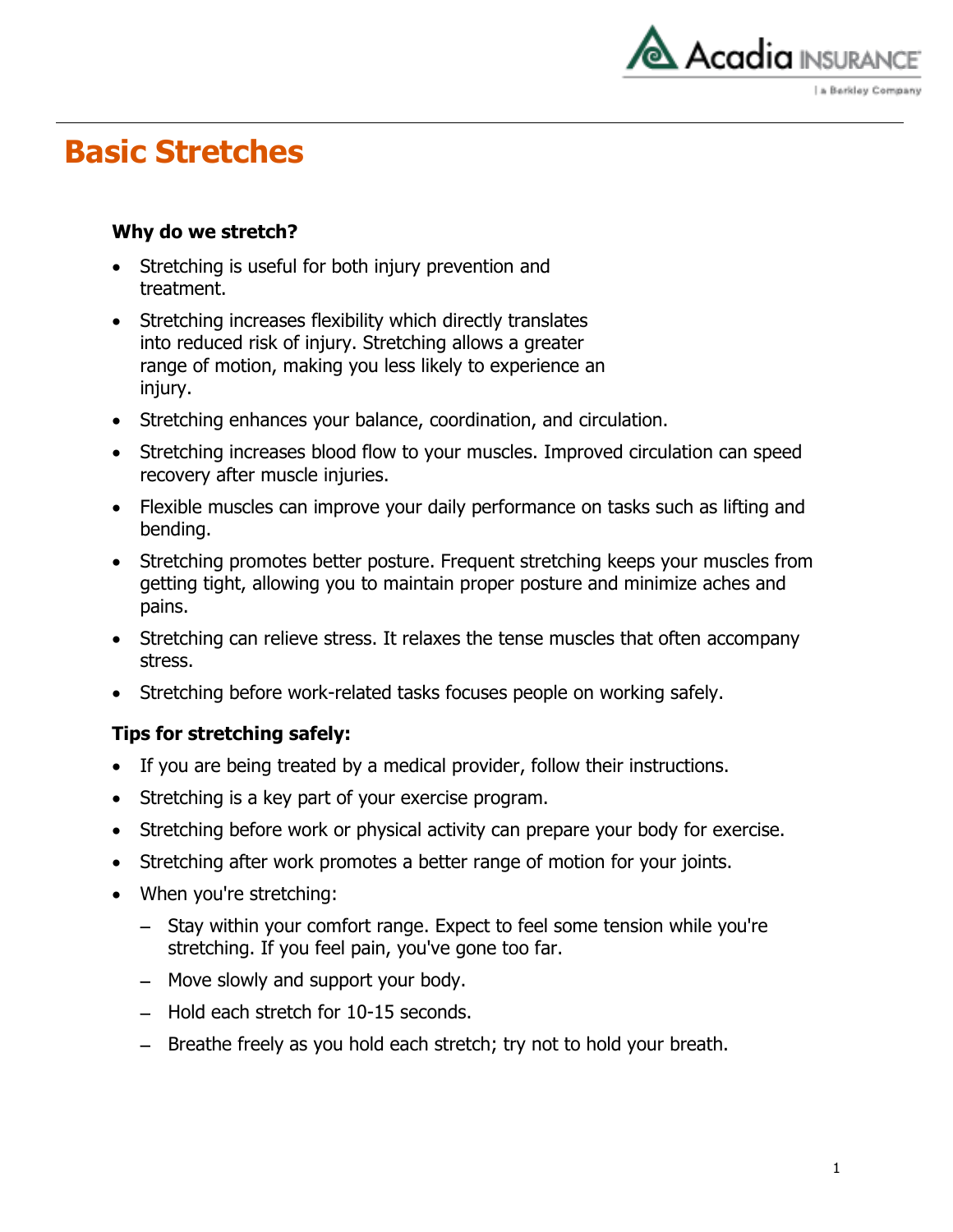

# **Basic Stretches**

### **Some stretching essentials:**

- **Target major muscle groups:**
	- When you're stretching, focus on your calves, thighs, hips, lower back, neck and shoulders.
	- Stretch muscles and joints that you routinely use, at work or play.

### **Warm up first:**

- Stretching muscles when they're cold increases your risk of injury, including pulled muscles.
- Warm up by walking while gently pumping your arms, or do a favorite exercise at low intensity for five minutes.
- Remember to stretch after you exercise, when your muscles are warm and more receptive to stretching.

#### **How often to stretch:**

- As a general rule, stretch before and after a manual task or exercise, as well as after being in a static posture (e.g., driving).

Taking a few minutes to do a series of stretches can make your whole body feel better. Stretch spontaneously throughout the day whenever you feel tense.